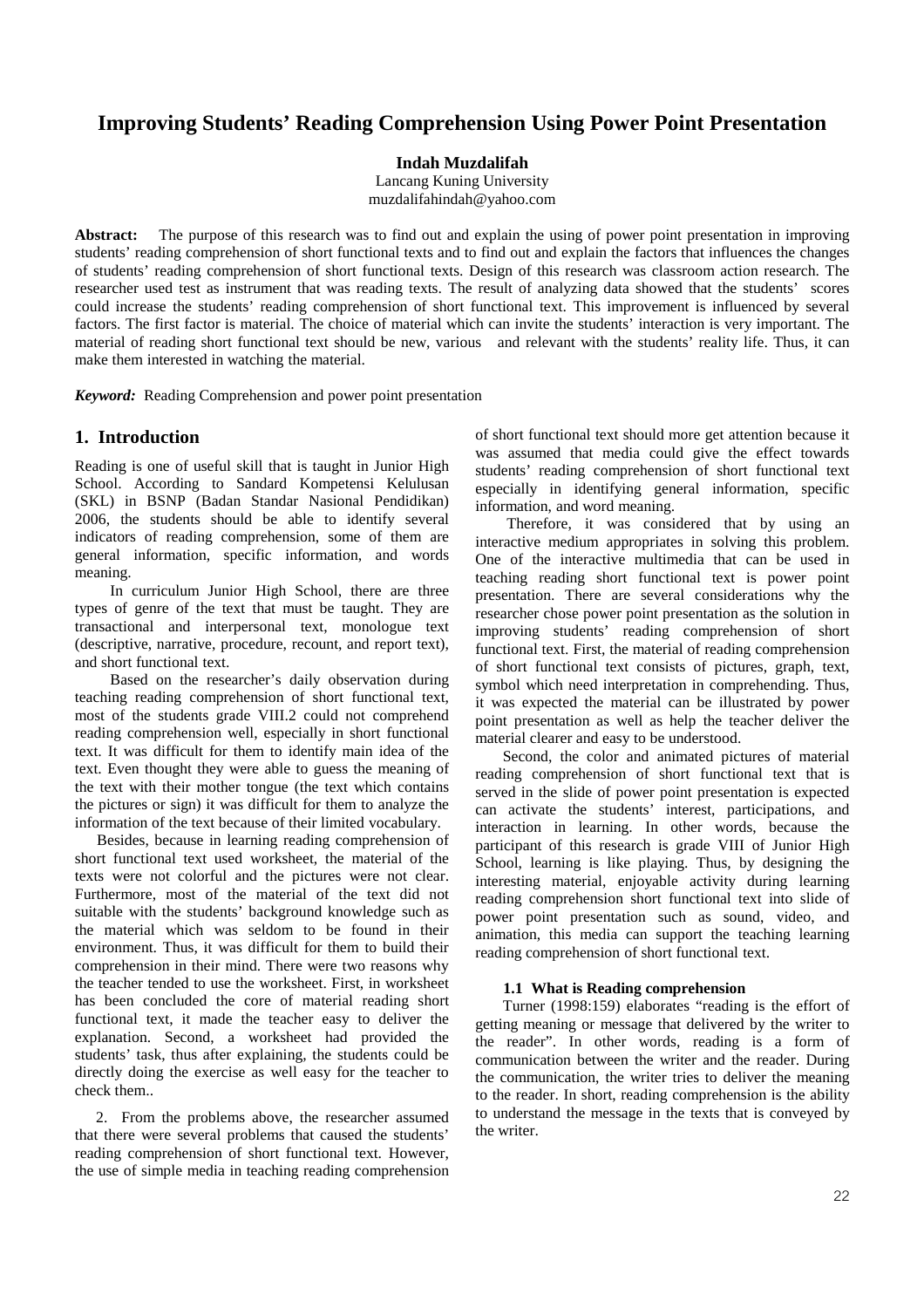#### **1.2 The Power Point Presentation**

Ayer (2011:1) "power point is a type of presentation that allows one to show color texts and image with simple animation and sounds". This tool can be shown on a computer screen or using a projector with a large screen for the whole class who can view the same presentation at the same time. In addition, Ho (2011:1) points out that "power point has many features which make it useful classroom tool". It can save teachers' time because the material that is produced for power point presentation can be reused many times. In other words, the slide that teacher creates cannot get lost and can be used for following years. It is supported by Rusman (2012:159) which explains "power point presentation is a good application in presenting teaching material such as texts, graph, voice, video, and animation".

# **2 Methodology**

This research was classroom action research. Classroom action research is supposed to conduct in order to see the improvement while teaching learning process by getting help from collaborator. Being analogue as the flowing of water in river and the stone, the flowing of water in river is as teaching learning process in the class, and the stone is as the strategy or treatment that teacher use as efforts of the improvement and increase the quality of teaching.

## **3 Findings and Discussion**

Based on applying of media power point presentation that the researcher had conducted in the first and second cycle, it was found that the media of power point presentation could improve the students reading comprehension of short functional text. This applying of the media was able to activate the students' interesting in learning in the class, by activating their interesting would grow their attention, and by activating their attention would invite their comprehension. Because, it would be difficult to explain the lesson and ask them what should they do if they did not interesting and pay attention in reading comprehension of short functional text.

This improvement was proved by the result of the students' total score of reading comprehension of short functional text. In the first cycle, the students obtained the average 75.85 or 68.57% (24 students) who achieved the satisfied score. For the second cycle, the students reached the average 77.70 or 80% (28 students) who achieved the good mark. In other words, the score increased around 11.43% from the first cycle. Furthermore, the researcher also analyzed the reading comprehension of short functional text per indicator; they were general information, specific information, and words meaning.

For the first cycle, the average of the students' reading comprehension of short functional text for general information was 75.66 or 42.80%, it was about fifteen from thirty five students have understood the general information. The second indicator was specific information 77.90 or 45.70% or 16 students had answered correctly. The last indicator was identified words meaning. The students got the mean sore with 76.30 or 42.80% or 15 students had answered correctly.

## **4 Conclusions and Suggestions**

After conducting the two cycles, it was found that the use of power point presentation can increase the students' reading comprehension of short functional text. This improvement is influenced by several factors. The first factor is material. The choice of material which can invite the students' interaction is very important. The material of reading short functional text should be new, various and relevant with the students' reality life. Thus, it can make them interested in watching the material.

The second factor is media. Nowadays, computer or laptop has become the daily need of human life. Thus, this tool can help the teacher deliver the explanation. Moreover, the material of short functional text will become easier to be understood by showing them in the slide of power point presentation.

The third and fourth factor is classroom activity and classroom management. The good class is not the class which is quiet from outside and no students' interaction. It does not mean that the teacher does not have the competence in teaching when his/her class is noisy. In contrary, the class becomes noisy because there is an interaction between the teacher and students as well the there is a feedback from the students in responsing their teacher's explanation. As the activity and management class in this research, there were many students who participated and involved in doing the activity of learning reading short functional text by using power point presentation.

The fifth factor is teaching strategy. This research used the three stage in doing the activity. The first stage is presentation; the researcher presented, explained, gave several examples on her best designing slide about reading short functional text in front of the class. The second stage is practice which the research gave the students chance to practice reading text of short functional text in group. The last stage is production which the researcher recognized whether the teacher's explanation and the students' practice could make them understand about reading short functional text well by doing their task individually.

The sixth factor is teacher's approach. It is important to recognize the students' characteristic before teaching reading in the class. This approach can help the teacher delivering the instruction. Some of them are guiding them while doing the practice stage and production stage. Thus, they could ask the question anytime.

The two new factors in this research is the students' motivation and the students' interaction. It was proved that by using the interesting media, suitable teaching strategy, and selective material could make the students be motivated as well be involved into process of reading short functional text. Because they have been motivated automatically there was an interaction in doing the activity while reading short functional text.